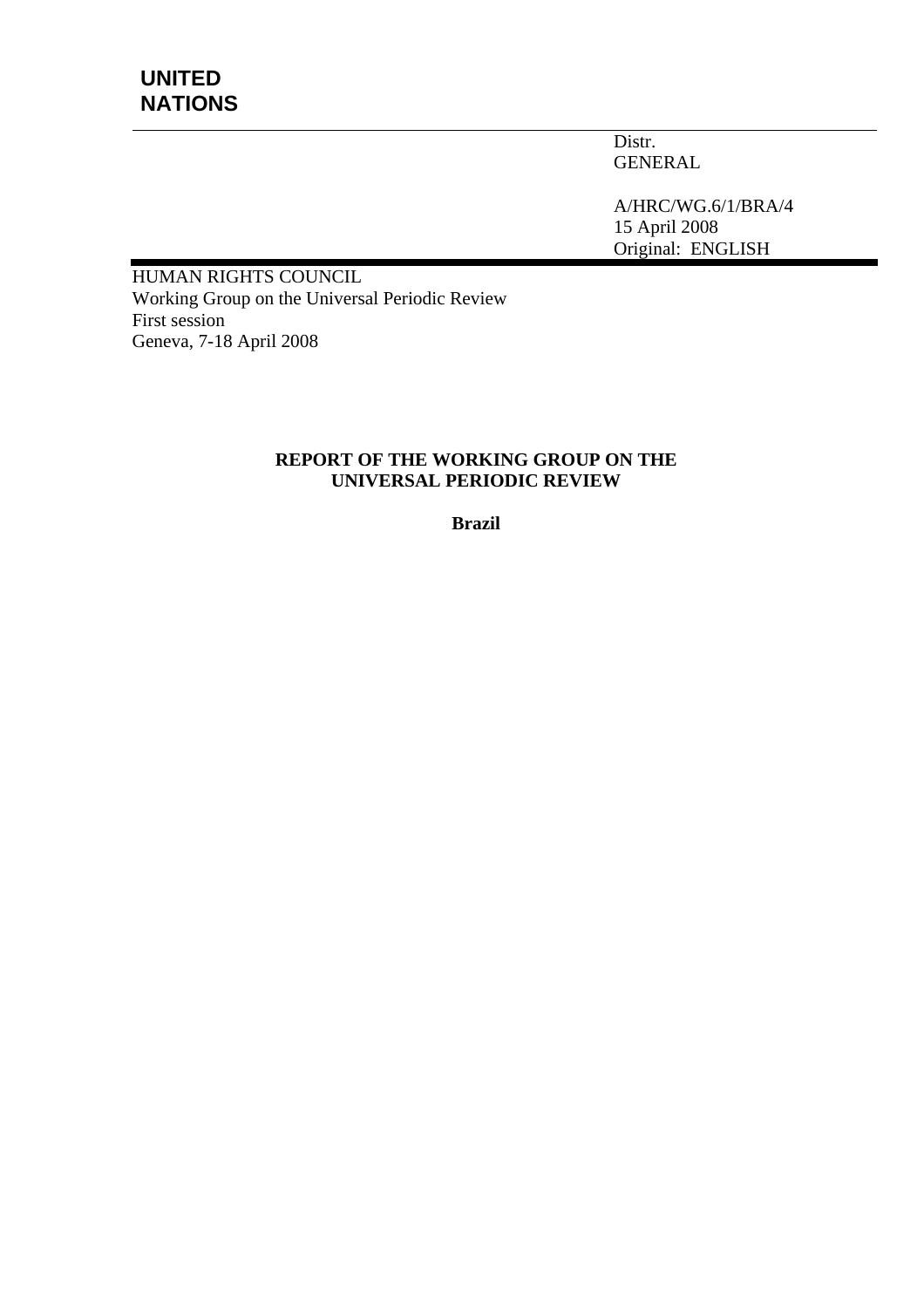# **CONTENTS**

 *Paragraphs Page* 

I. INTRODUCTION..................................................................................1-4 II. SUMMARY OF THE PROCEEDINGS OF THE REVIEW PROCESS……..5-82 A. Presentation by the State under review .........................................5-23 B. Interactive dialogue and responses by the State under review .......24-82 III. CONCLUSIONS AND/OR RECOMMENDATIONS .......................83-84 IV. VOLUNTARY COMMITMENTS OF THE STATE UNDER REVIEW…..85

Appendix - Composition of the delegation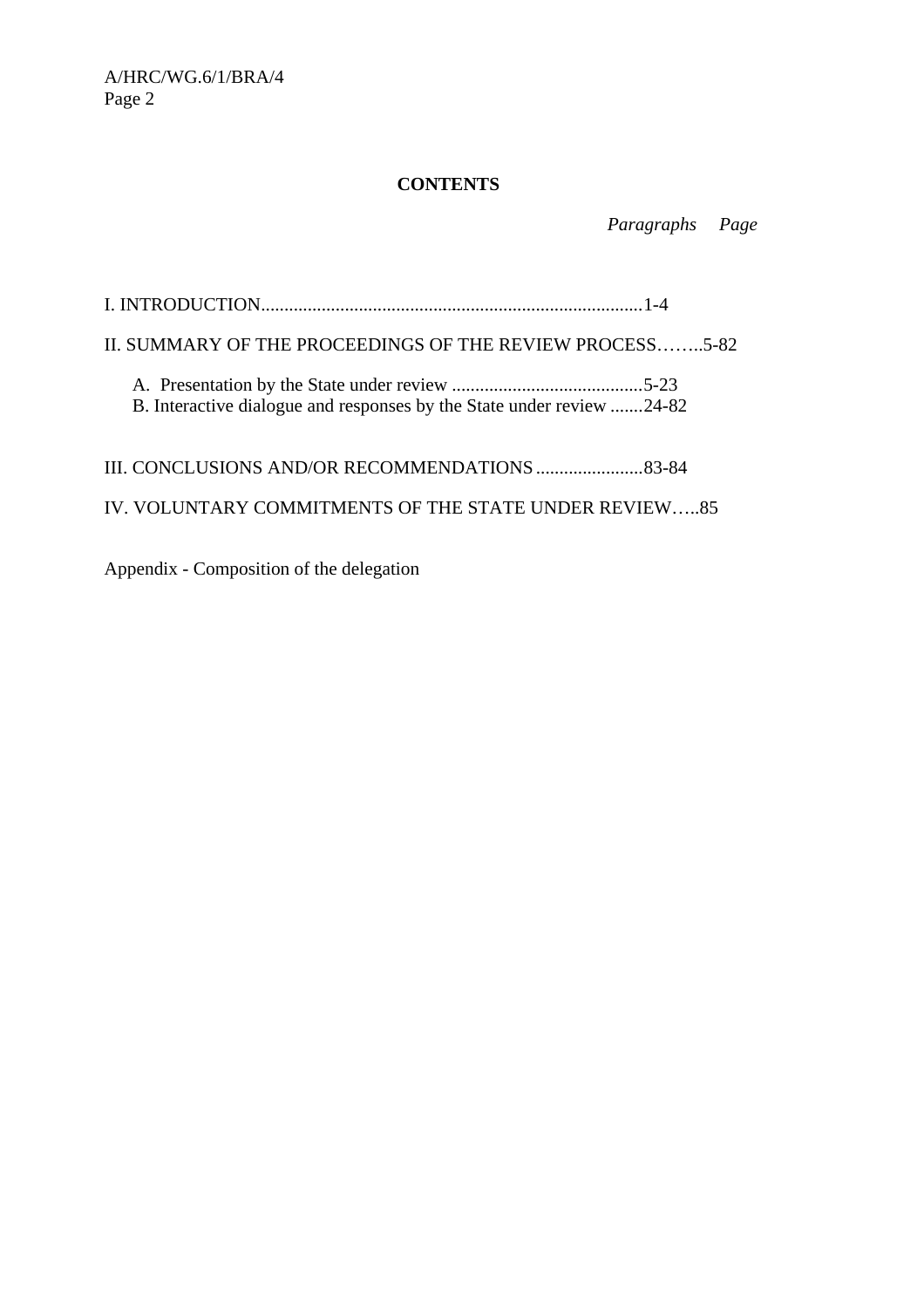# **I. INTRODUCTION**

1. The Working Group on the Universal Periodic Review (UPR), established in accordance with Human Rights Council resolution 5/1 of 18 June 2007, held its first session from 7 to 18 April 2008. The review of Brazil was held at the 9th meeting on 11 April 2008. The delegation of Brazil was headed by H.E. Mr. Rogério Sottili, Executive Secretary, Special Secretariat of the Presidency of the Republic on Human Rights. For the composition of the delegation, composed of 16 members, see appendix below. At its 13th meeting held on 15 April 2008, the Working Group adopted the present report on Brazil.

2. On 28 February 2008, the Human Rights Council selected the following group of rapporteurs (troika) to facilitate the review of Brazil: Gabon, Saudi Arabia, and Switzerland.

3. In accordance with paragraph 15 of the annex to resolution 5/1, the following documents were issued for the review of Brazil:

- (*a*) The national report submitted in accordance with paragraph 15 (A/HRC/WG.6/1/BRA/1);
- (*b*) The compilation prepared by the Office of the High Commissioner for Human Rights (OHCHR), in accordance with paragraph 15 (*b*) (A/HRC/WG.6/1/BRA/2);
- (*c*) The summary prepared by OHCHR, in accordance with paragraph 15 (*c*) (A/HRC/WG.6/1/BRA/3).

4. A list of questions prepared in advance by Ireland, Germany, Portugal, Italy, Denmark, and Sweden was transmitted to Brazil through the troika. These questions are available on the extranet of the Universal Periodic Review.

# **II. SUMMARY OF THE PROCEEDINGS OF THE REVIEW PROCESS**

# **A. Presentation by the State under review**

5. At the 9th meeting, held on 11 April 2008, the Head of Delegation of Brazil, H.E. Mr. Rogério Sottili, Executive Secretary, Special Secretariat of the Presidency of the Republic on Human Rights, introduced the national report.

6. Mr. Sergio Abreu e Lima Florencio, Ambassador, Deputy Representative of Brazil to the United Nations Office at Geneva, recalled Brazil's voluntary pledges to participate in the UPR in a constructive and transparent manner and noted its confidence that the UPR will reinforce the principles of universality, indivisibility and non-selectivity. Mr. Rogerio Sottili, Head of the delegation, Executive Secretary, Special Secretariat of the Presidency of the Republic on Human Rights, also noted confidence in the construction of the new system.

7. Brazil's large territory (more than 8.5 million km2) and population (187 million) were mentioned as an indication of the challenges regarding implementation of human rights policies.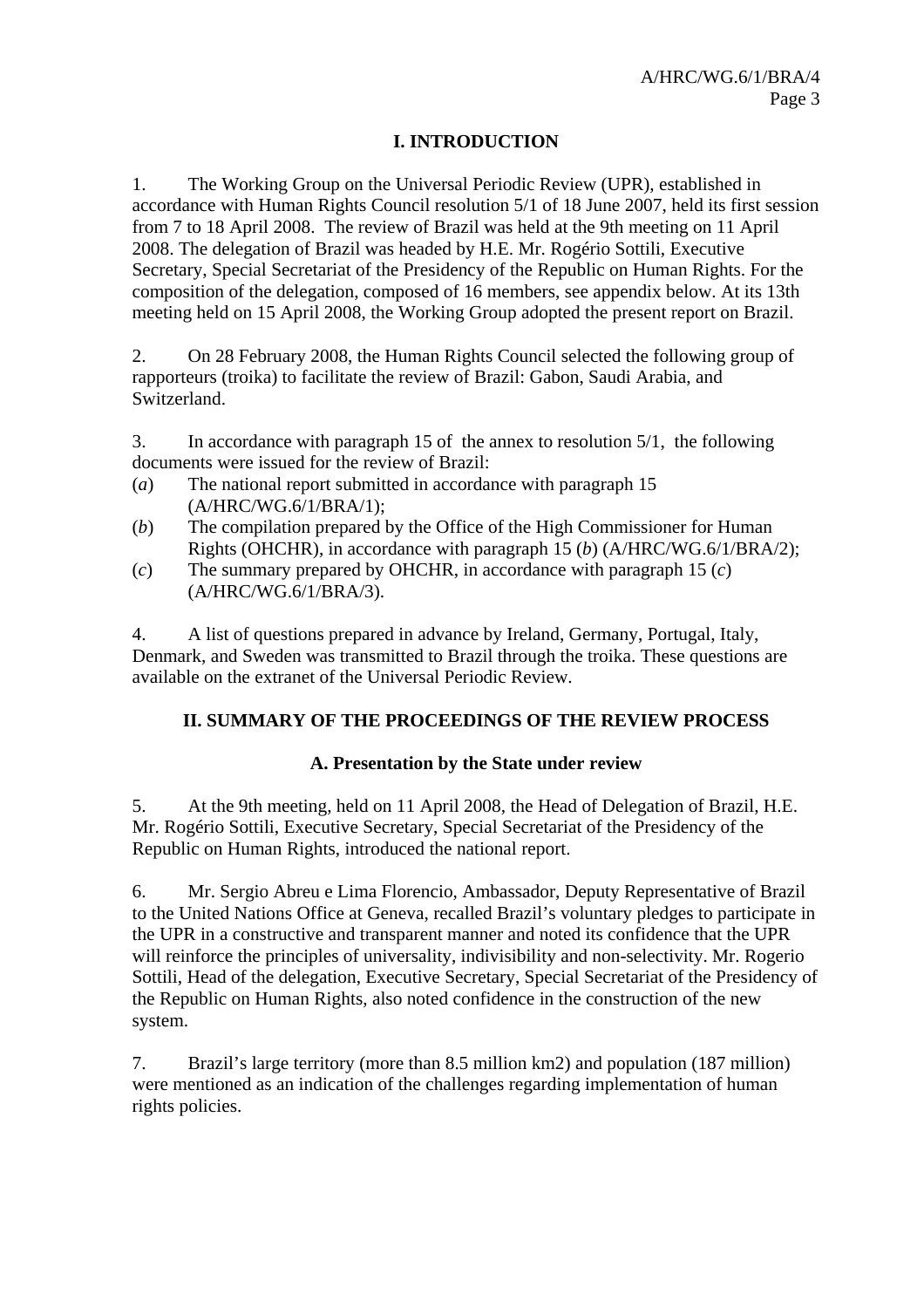8. The delegation of Brazil stressed that the elaboration of the national report resulted in consultations with different bodies and offered the opportunity for an inter-ministerial reflection on the human rights challenges in the country. In this context, several consultations were organized with the participation of representatives from civil society and the National Councils. These consultations led to a public hearing in the Federal Senate and contributions from stakeholders were reflected in the national report.

9. Brazil was aware of the need to advance towards the full realization of human rights and to include human rights in all normative instruments, although it recognizes that legislation alone does not guarantee implementation.

10. Brazil has also extended a standing invitation to all special procedures, several of whom have visited Brazil in the recent years. Brazil has also maintained a close relationship with treaty body mechanisms.

11. The economic growth, stability and social development under President Lula's administration have been crucial to the strengthening of a dialogue with civil society. Within its social programmes, including the Family Allowance Programme (*Bolsa Familia*), the country has achieved the first of the eight Millennium Development Goals, including the reduction of extreme poverty by half by 2015. Between 1990 and 2005, extreme poverty has been reduced from 28 per cent to 16 per cent and poverty reduced from 52 per cent to 38 per cent. In absolute terms, between 2003 and 2005, around 10 million Brazilians surpassed the poverty line. Income inequality has also reduced. To date, around 45 million people – one quarter of the population – are beneficiaries of the Family Allowance Programme.

12. Brazil stressed that 2008 was marked by the sixtieth anniversary of the Universal Declaration of Human Rights and the 120th anniversary of the abolition of slavery, both of which form a part of the country's continuous fight against discrimination and racism. In October of this year, Brazil will celebrate 20 years of the rule of law, as the basis for the consolidation of the culture of democratic citizenship and prevalence of human rights.

13. Nonetheless, the country continues to face violence and many forms of exploitation, including forced labour and sexual exploitation, including of children and adolescents. Within the framework of the Statute on Children and Adolescents (*Estatuto da Crianca e do Adolescente*), action plans to overcome these issues have already been put in place as children and adolescents are amongst the Government's priority goals.

14. The delegation of Brazil informed that a National Conference on Human Rights and a conference on lesbian, gay, bisexual and transgender (LGBT) rights will take place this year, involving more than 30 NGOs. Brazil will also host the Third World Conference on Combating Sexual Exploitation of Children and Adolescents with an anticipated participation of 130 countries, as well as the 2008 preparatory regional conference for the 2009 Durban Review Conference.

15. Brazil indicated its awareness of progress achieved in the area of human rights but also admitted its remaining challenges. It stressed the need to accelerate work on combating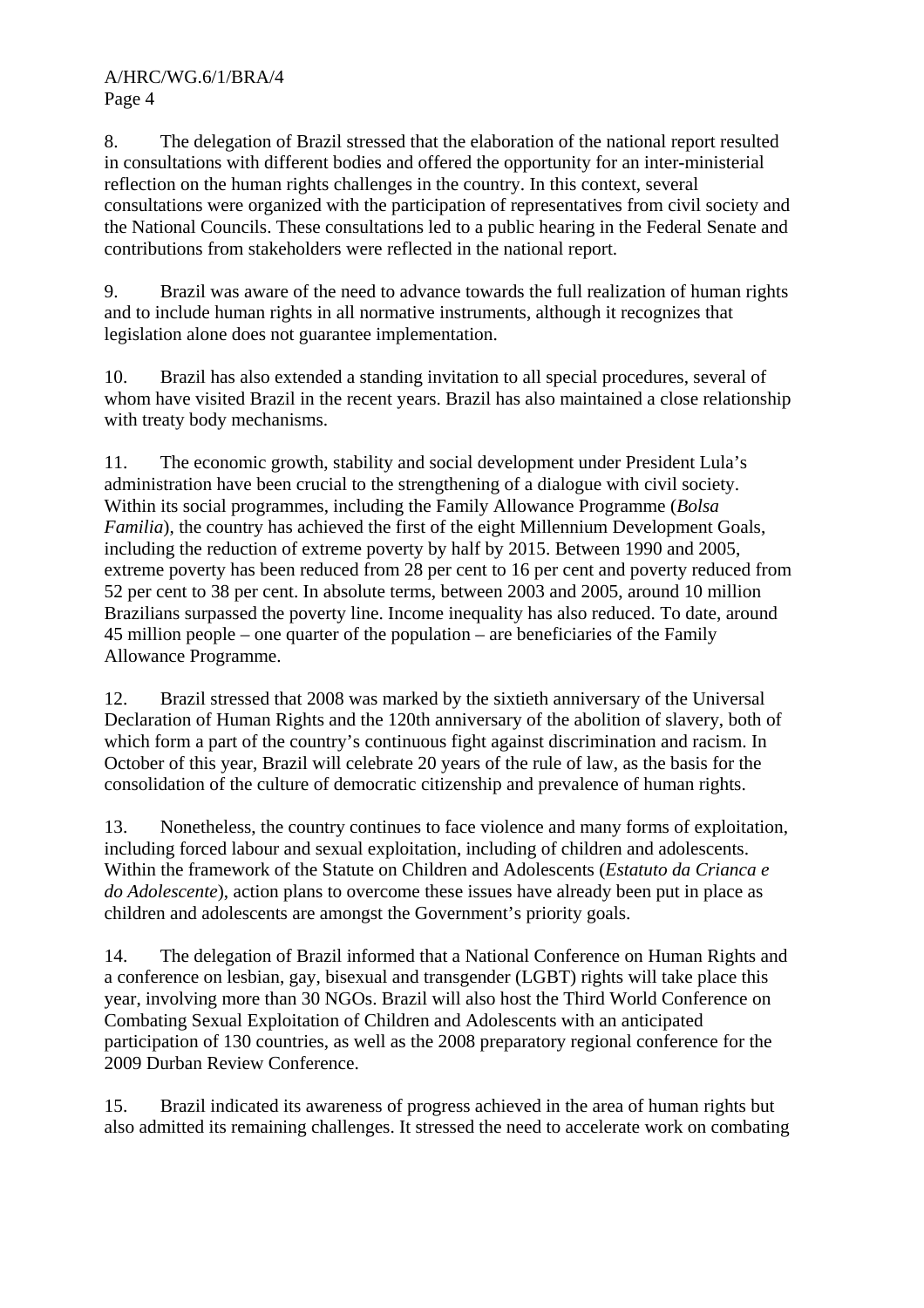torture, a practice that is unacceptable but still present, and a crime to which no statutory limitations apply according to the Constitution. Brazil noted its concern regarding reports of torture at the international level in cases of terrorism investigations. Brazil also noted the need to improve the system of protection of human rights defenders throughout the country.

16. In the context of the sixtieth anniversary of the Universal Declaration, Brazil has proposed the creation of Human Rights Voluntary Goals stemming from an initiative of the States of MERCOSUR.

17. Ms. Rosilene Rocha, the Executive Secretariat of the Ministry of Social Development and Combat of Hunger stressed the pivotal role played by social security in the reduction of extreme poverty, and that Brazil had created the Ministry she was leading. In 2003, the Zero Hunger plan (*Fome Zero*) led to the creation of the Organic Law on Food Security approved by the National Congress in 2006 and of a programme on food supply (*Programa de Aquisicao de Alimentos*).

18. The Family Allowance Plan and the *Beneficio* programme have led to reducing the inequality gap down to 28 per cent. The Family Allowance Plan was based on access to cash transfer, to education and to health with a view to breaking the poverty cycle and empowering poor families. This programme reached out to 11 million people including 100,000 families.

19. Mr. Pedro Abramovay, Under-Secretary for Legislative Affairs of the Ministry of Justice, referred to violence as a serious issue. He stated that more than 40,000 homicides took place last year and more than 420,000 people were currently in prison although there has been a 20 per cent reduction in homicides since 2003 and a decrease in the prison population since 2007. In this regard, Brazil has launched a national programme for public security (*Programa Nacional de Seguranca Publica com Cidadania*). Ninety prisons for young people and women have been created with the aim of providing education and social reinsertion. A scholarship will also be given to police officers with low income under the condition of attending human rights training. In the most dangerous regions in the country, social programmes combined with non-violent conflict resolution programmes will be implemented.

20. Mr. Rolf Hachbart, President of the National Institute of Colonization and Agrarian Reform, noted that Brazil had large reserves of water, energy and biodiversity resources with ample opportunities to promote sustainable development. These measures aim to build new agricultural models, with a view to protecting the environment and ending violence generated by disputes of land, particularly with regard to the public lands of the indigenous population and of the afro-descendent population.

21. On gender issues, Ms. Ana Paula Goncalves, Special Secretariat of the Presidency of the Republic on Women Policies, stated that the special secretariat for the promotion of women was created in 2003 with a ministerial status to assist the President on issues related to women. Violence against women was a central issue within the Secretariat, whose actions focused on strengthening a network of assistance to women, including training, promotion of new legislation and judiciary proceedings. To date, 49 courts specializing in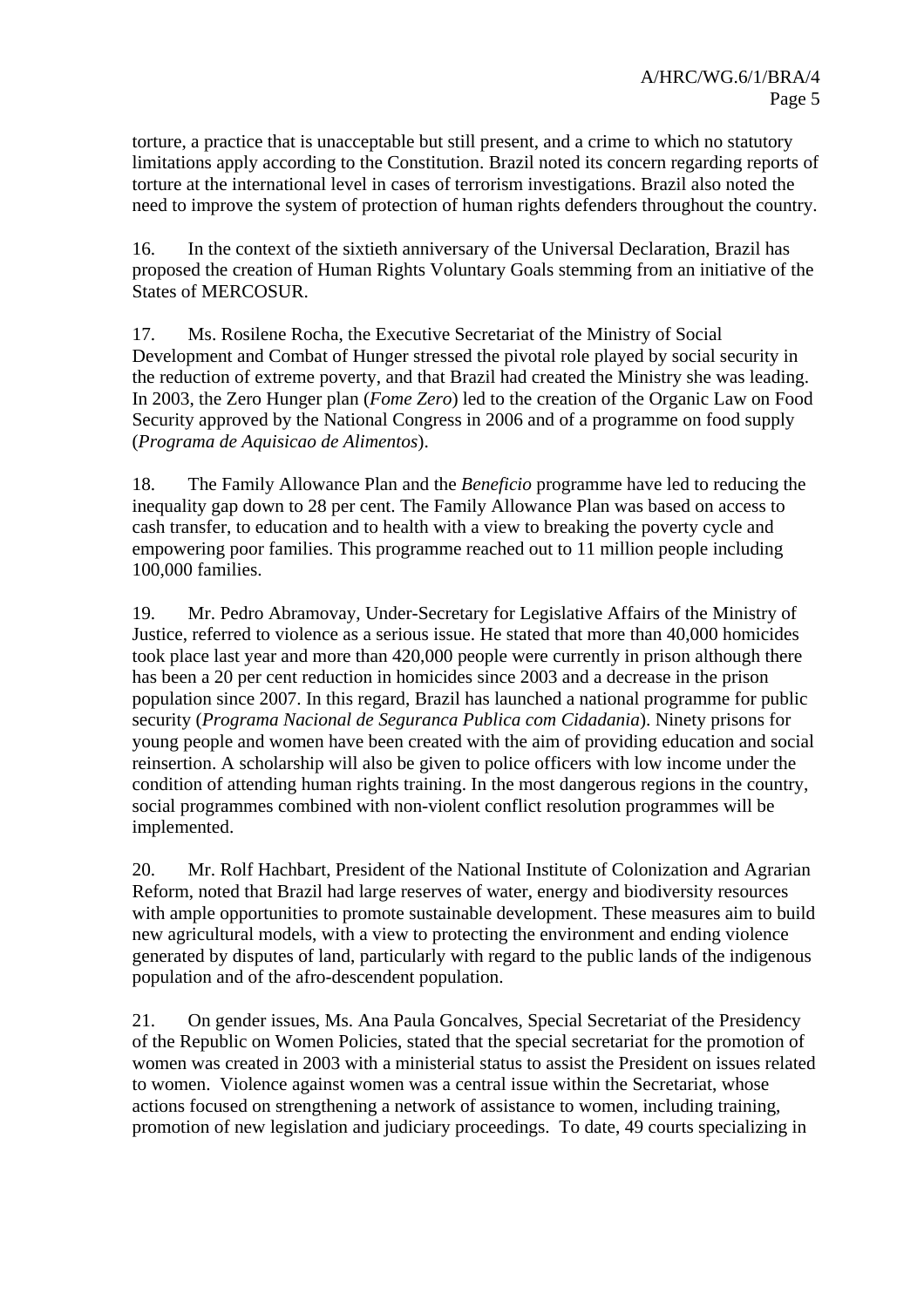domestic violence were operating as a result of the law on violence against women (*Maria da Penha Law*).

22. To conclude Brazil's opening statement, Ms. Marcia Canario, Special Secretariat of the Presidency on the Promotion of Racial Equality, acknowledged Brazil's long history of discrimination but also its firm commitment to eliminate this injustice. To this end, Brazil has adopted a number of political, administrative and legislative measures to promote equality, equal opportunities and access to public goods. A special secretariat has been created to promote access to education, health, labour and land for all ethnic and racial groups, as Brazil is committed to the outcome of the Durban Conference.

23. In the course of its presentation, the Brazilian delegation agreed that there is a need to include human rights in all normative instruments, to accelerate its work on combating torture and to improve the system of protection of human rights defenders. It also stated that children and adolescents are amongst the Government's priority goals. In this regard, Brazil will hold the Third World Conference on Combating Sexual Exploitation of Children and Adolescents. It agreed with measures aimed at building new agricultural models. Brazil finally reiterated its firm commitment to eliminate the injustice of discrimination.

# **B. Interactive dialogue and responses by the State under review**

24. During the ensuing interactive dialogue, a number of delegations welcomed Brazil's commitment and achievements. Brazil was also praised for the high quality of its presentation and its national report, as well as for the participatory and open approach adopted regarding the preparation of the report. Numerous delegations commended Brazil's recognition of its remaining challenges and issues. During the interactive dialogue, 44 delegations made statements.

25. On the issue of discrimination against women based on their age and their rural and their ethnic origin, Slovenia asked about concrete steps taken by the Government to stop those discriminations and to improve the low number of women receiving pensions. Slovenia also enquired about the actions undertaken by the Government to reduce the alleged number of adolescents deprived of liberty, as it has grown by 325 per cent between 1996 and 2006, and this is a very worrying signal. Slovenia requested that Brazil provide information on progress on gender issues and recommended that a gender perspective be fully integrated in the follow-up process to the UPR review.

26. Colombia considered gender equality as one of the priorities of public policies. Colombia referred with great interest to Brazil's experience in the fight against domestic violence and violence against women. It requested more details about the factors that would favour the implementation of the National Pact to combat domestic violence. The delegation indicated that Colombia promoted the UPR as an opportunity to exchange the best practices and to facilitate horizontal cooperation between States facing the same issues. In this regard, Brazil's preparation for the UPR constituted an excellent example.

27. China recognized Brazil's great strides to reduce poverty and to address family planning, education, food, health, and racial discrimination. China wished that this progress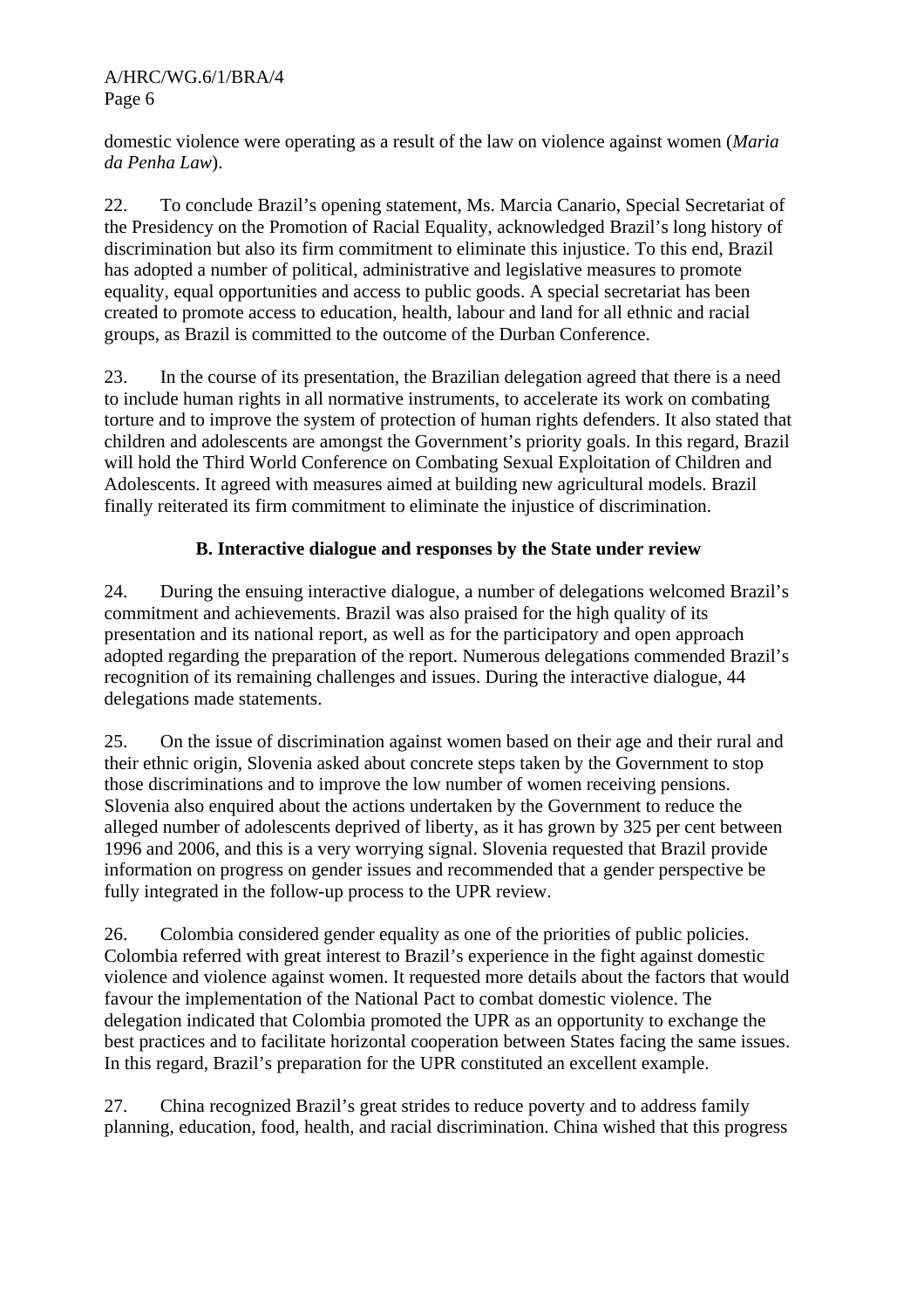continue and requested information about the Single Health System, specifically enquiring about how it functions and the areas in need of improvement.

28. Azerbaijan welcomed the 2005 constitutional amendment and noted the adoption of a National Human Rights Programme. It appreciated the involvement of civil society in that process and the good practice in organizing National Human Rights Councils. Azerbaijan also commended on the steps made by the Government towards ensuring the rights of women and eliminating gender inequality and domestic violence. The delegation asked Brazil to elaborate more on the effectiveness and the obstacles faced during the creation of the Special Secretariats in various fields of human rights. Azerbaijan also enquired about steps to be taken to accelerate the reduction of gender inequality. Noting with appreciation the interaction of Brazil with special procedures mandates holders; Azerbaijan requested further information on the relevance of criminal justice systems reforms.

29. Peru welcomed the enactment by Brazil of some of the most progressive laws of the region protecting human rights. Regarding the right to memory and to truth, it also requested information on the Special Commission of Political Dead and Disappeared People, and if the achieved results were used to identify and prosecute individuals responsible for violating human rights. Reiterating the importance of citizens having access to public information, Peru recommended that Brazil do its utmost to ensure that Congress adopt the law in this domain.

30. India referred to the initiative to develop a national system of human rights indicators as having far reaching implications beyond the national level. In this regard, India wished to know the present status of the proposal and if any pilot projects had been carried out targeting specific areas covered by the National Human Rights Programme and whether these indicators would be used by the National Human Rights Councils. India also noted with interest the 2005 constitutional amendment and expressed interest in knowing about instances where this amendment has been applied.

31. Malaysia recognized Brazil's achievements in health and poverty reduction, including its commitment to combat AIDS. It requested that Brazil elaborate on its experience to fight pandemic diseases and enquired about Brazil's achievements in education, specifically with regard to guaranteeing education for the segments of the population living in remote areas. Malaysia also requested information on the progress made on women's rights and gender equality in the legislature and executive positions.

32. Ghana congratulated Brazil for the establishment of three special secretariats, and for having initiated a discussion since 2007 aimed at creating a national system of human rights indicators. Ghana stressed that even more commendable is the frankness with which the Government has admitted the weaknesses and inequalities in the country, especially in the areas of gender, income distribution and opportunities for African descendants and other minorities. Ghana recommended assistance to the Government to address these challenges. Regarding the right to education and Brazil's Education Development Plan within the framework of development strategies aimed at reducing inequalities among vulnerable groups, Ghana asked whether the Plan or other strategies included programmes to address youth violence. Finally Ghana wished to recommend the continued commitment by the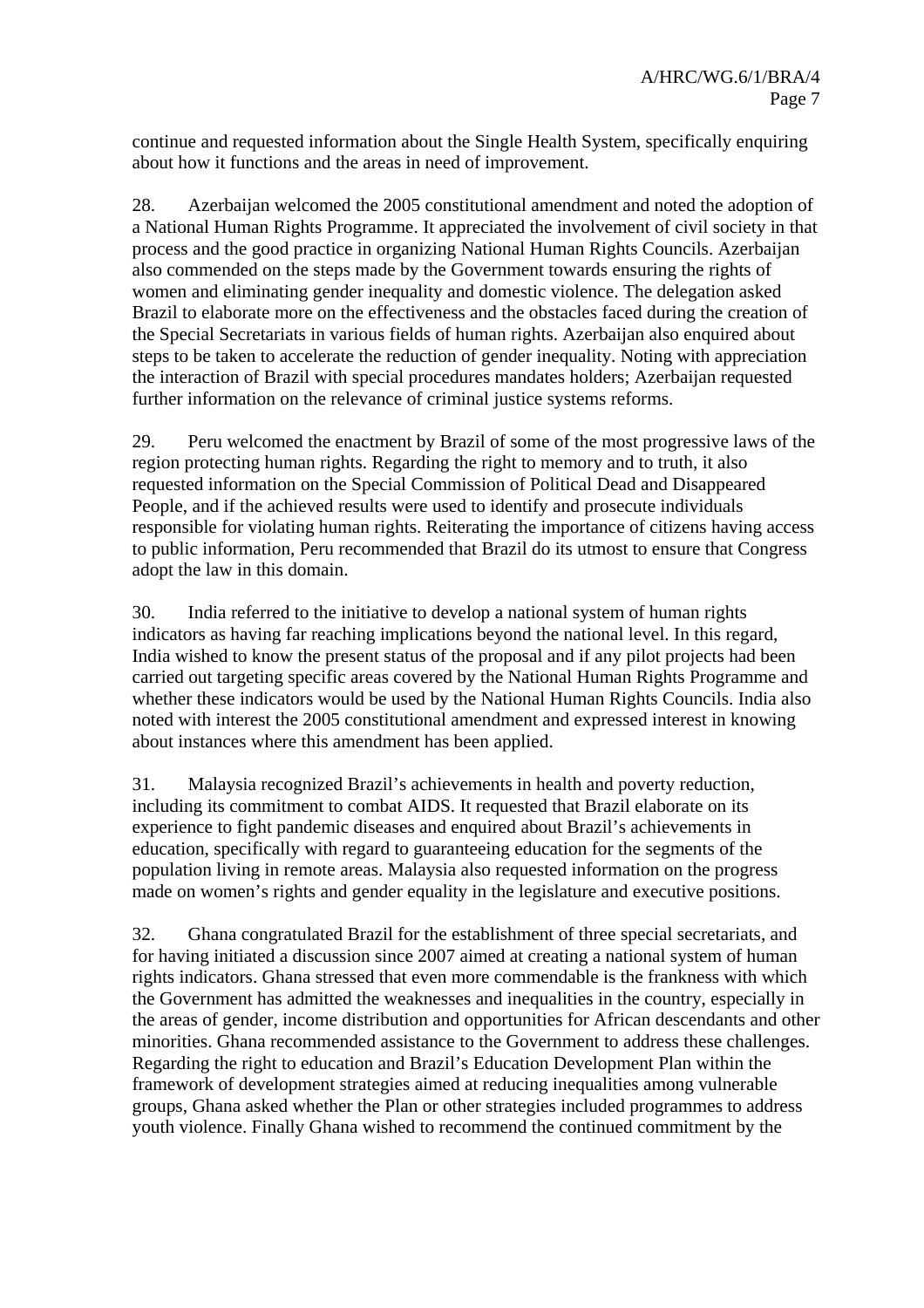Government to the programme of land reforms and to resolving the issue of abuse of power and excessive use of force.

33. Cuba requested that Brazil provide information and details on the Zero Hunger programme which is an innovative human rights programme to implement the right to food.

34. Pakistan welcomed, inter alia, the methodology used for the preparation of the national report and for the acknowledgment of difficulties and challenges regarding violence against women, racial inequality, land reform, and minorities. It asked Brazil about the reasons for the lack of implementation and the steps it plans to take to address this issue.

35. The Netherlands appreciated Brazil's initiative to bring serious human rights abuses under Federal Law and requested an update on the initiative's progress. The Netherlands referred to the national report and reiterated the challenges Brazil faces in the eradication of torture. It enquired about practical measures that have been taken in this regard and whether a witness protection programme has been considered. If such a programme will indeed be considered, the Netherlands expressed interest in being updated on its progress. It suggested that if the initiative to bring serious human rights abuses under Federal Law has not been realized, Brazil should do so at the earliest possible moment.

36. The Republic of Korea praised the establishment of the three special secretariats on human rights, women issues and racial equality in 2003. It noted that a number of international human rights organizations have repeatedly drawn attention to human rights violations of indigenous people, to the lack of public security and poor detention conditions in Brazil. Thus, the Republic of Korea expected Brazil to give a more thorough consideration to these issues.

37. The Syrian Arab Republic requested that Brazil share its expertise and best practices regarding the implementation of its national programme to fight hunger and poverty.

38. France welcomed the strengthening of legal mechanisms for human rights protection since the 1988 Constitution. It also noted the considerable progress made regarding children's rights, despite the remaining difficulties in large cities and the poorest states. However, France stressed the parliamentary proposals of constitutional amendment to lower the age of criminal responsibility. Referring to Brazil's national report, France noted the action undertaken by the Government to combat the social pressure that calls for such reform. In this regard, France wished to know where the discussions will lead to.

39. Norway acknowledged that the construction of a democratic and rights-based society is a complex process requiring both political will and time. Norway particularly mentioned as example of best practices the Government's efforts to combat child labour, the establishment of a ministry to combat racial discrimination, and Brazil's leadership on issues of sexual orientation and gender identity. Regarding freedoms of opinion and expression, while noting the protection provided by the Constitution, Norway stated that it seems that the legislative bodies have failed to safeguard them properly. Referring to the stakeholders' report, Norway further noted that lack of plurality and concentration of media ownership are reported. Norway noted that thousands of community broadcasters are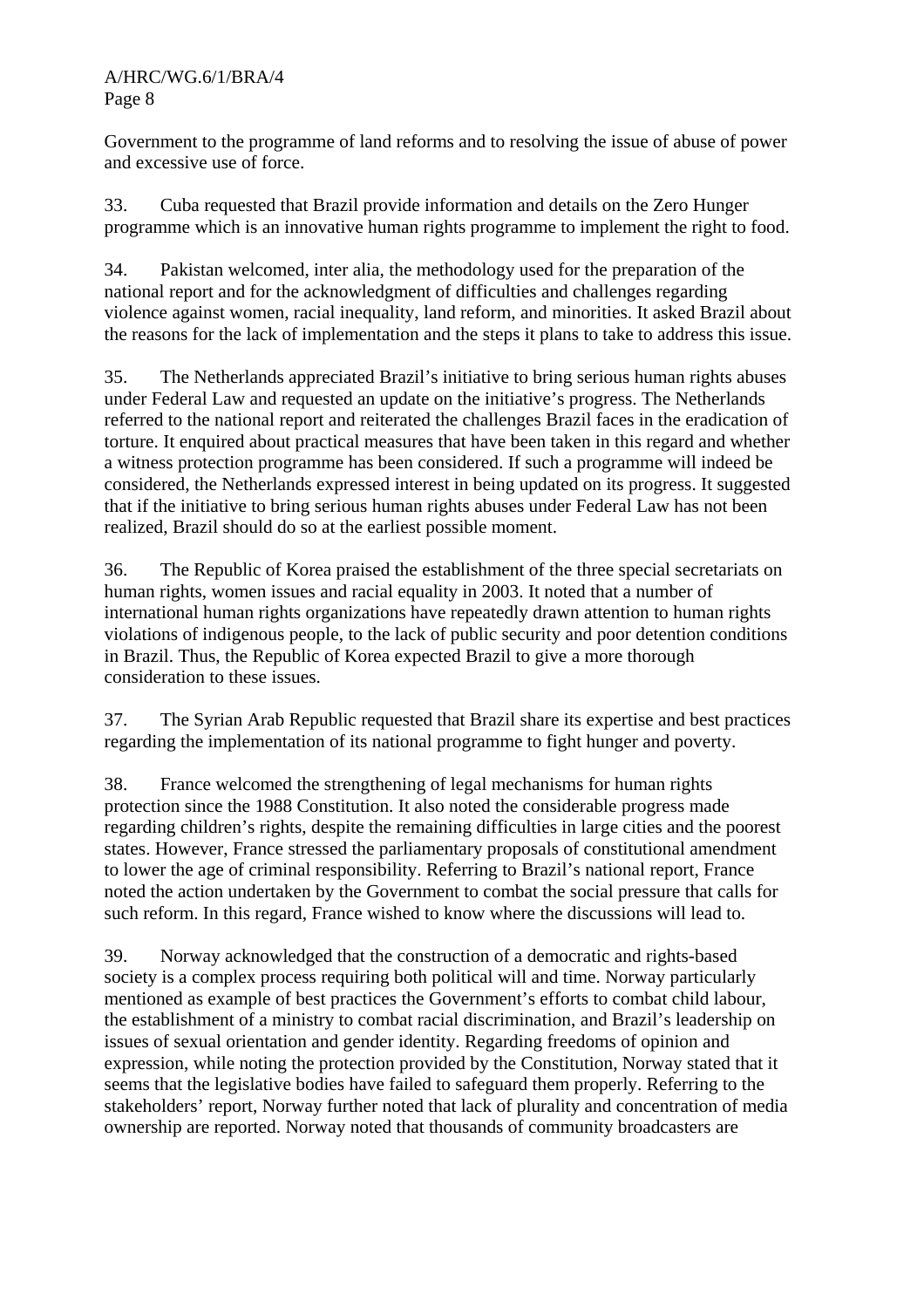waiting to be attributed a licence and journalists who cover investigations about corruption or irregular behaviour by public authorities are exposed to threats and physical aggression. On the basis of this information, Norway asked what actions the Government has taken or will take to set up a legal framework according to international standards to address the issue of concentration of media ownership, to speed up the attribution of licenses to community broadcasters, and to duly investigate cases of violence against media professionals.

40. In response to Peru's question on the right to memory, Brazil referred to the 1995 Law 1140 on the accountability for the deaths that occurred under the dictatorship. The Law established the Commission on Political Disappearances to assess cases of politically motivated deaths under the dictatorship. Since then, out of 339 cases, 321 received compensation. In 2007, a special secretariat produced a report summarizing the process and events in each of those cases, recognizing the State's responsibility for these disappearances. In 2007 the Special Secretariat on Human Rights and the Commission on Political Disappearances created a DNA bank to identify those who disappeared and were never located. The main challenges for the Commission are to locate and access the archives, since all the archives from the dictatorship period were transferred to the National Archives.

41. Brazil concurred with Slovenia, Azerbaijan and Colombia that violence against women and children is still taking place. However, two national plans have been designed in collaboration with civil society to reduce inequality and to mainstream gender issues in public policies. It is also modifying its legislation with regard to family violence and violence against women. Brazil noted that it is taking comprehensive actions in conjunction with state governments and municipalities to establish indicators whenever family violence occurs. This new initiative covers four areas including sexual exploitation and reproductive rights.

42. In response to Azerbaijan, the Republic of Korea and Norway regarding legal and penal affairs, Brazil agreed that it had witnessed a large increase in the prison population. However, following a new law on criminal procedure adopted in 2007 the increase of the prison population has been reduced by half. A new reform had also been approved this year to ensure guarantees for defence.

43. In response to France's question on criminal responsibility, the Brazilian Government believed that this issue will not be approved or adopted. On torture, Brazil referred to its 2006 plan to implement and integrate a programme including a large number of states. A national committee on torture has also been created with the participation of the Ministry for Foreign Affairs and NGOs. Congress has also adopted the Optional Protocol to the Convention against Torture.

44. In response to China, Cuba and the Syrian Arab Republic, regarding the Zero Hunger programme, Brazil stressed that this was a ministry-wide policy that involved states, municipalities and civil society, and that a Special Secretariat for food has been created. Initiatives to fight hunger include the establishment of various systems and the involvement of children in a school food programme, as well as food supply programme to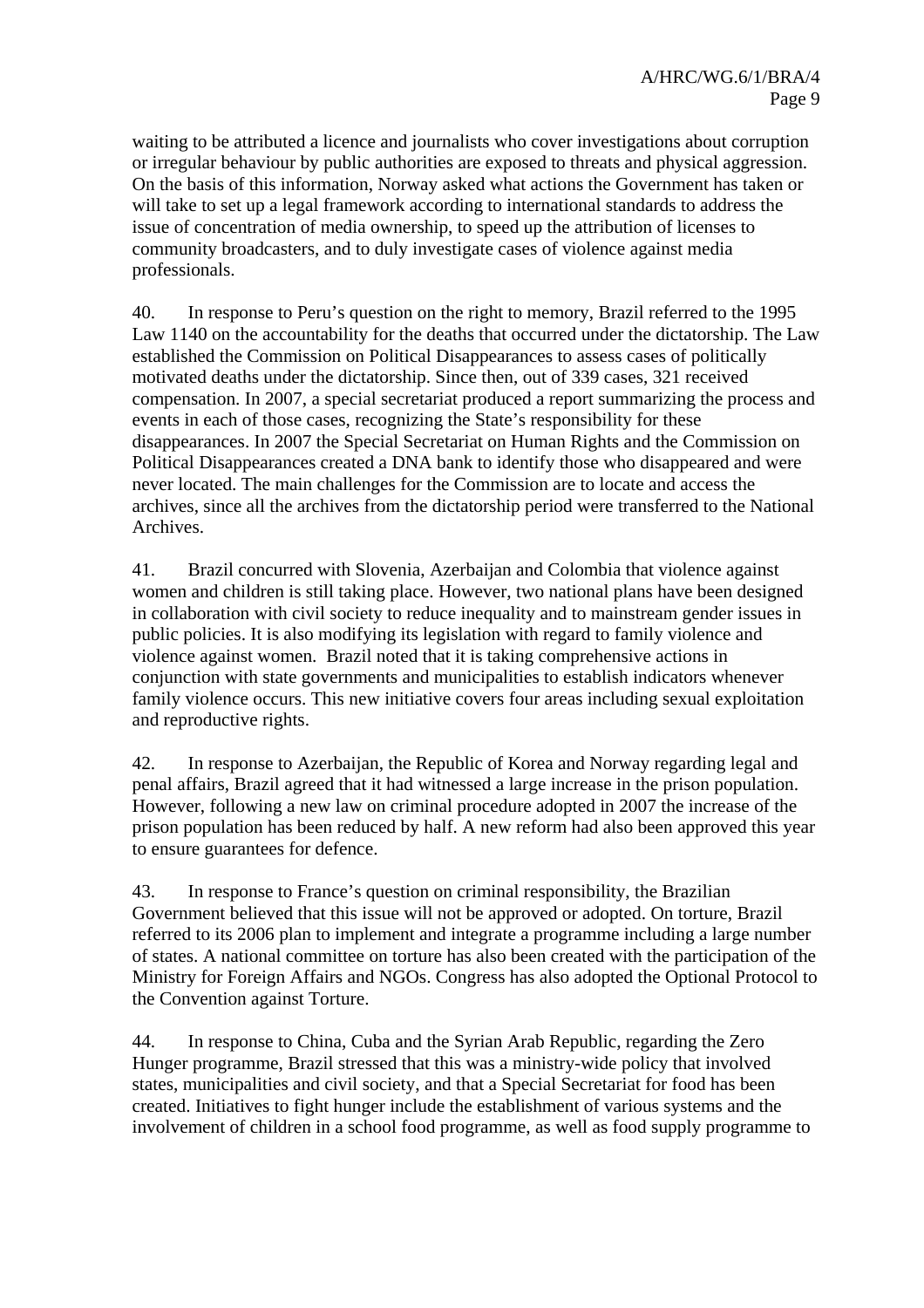indigenous populations. Referring to the Single Health System, the services of the Single Health Programme have reached out to 70 per cent of the Brazilian population, and services include the distribution of 130 million vaccines, 2 million ambulatory procedures and 11.3 million hospital internments. Brazil noted, however, that the situation is critical and that this sector requires investment. Brazil acknowledged the gap between universal access to health care and the actual state of health care.

45. In response to Malaysia on the issue of HIV/AIDS, a programme with a budget of around \$US 800 million per year was created, successfully reaching 184,000 patients. The need to make the system more flexible was emphasized. In 2007, provisions of the TRIPS agreement were used to increase the supply of medicine to needy patients.

46. Brazil noted its project to establish a national system of social indicators, and also that the National Statistical and Geographic Institute is carrying out research that will enable specialists to provide indicators on social issues.

47. Australia expressed interest in learning about Brazil's views, approaches and support for national human rights institutions, enquiring if Brazil plans to establish one in accordance with the Paris Principles.

48. Algeria paid special tribute to Ambassador Florêncio for his initiative on defining a set of voluntary goals in the field of human rights. Algeria further noted that the national report shows the success of Brazil in reducing extreme poverty by half within the framework of the Millennium Objectives. Algeria also stressed that the report describes the efforts of Brazil to fulfil the right to food, particularly through the adoption of the 2006 Organic Law on Food Security. In this regard, Algeria requested information on the concrete measures adopted regarding the implementation of this law. Finally, Algeria indicated that although this issue has not been raised in the report, it still wished to pay special tribute to the pioneering role of Brazil in developing bio fuels based on non-edible agricultural products, in particular sugar cane mulch. Algeria recommended that Brazil scale up this experience and preserve the right to food.

49. Noting the numerous reports of state police, military and civil, committing extrajudicial killings, the United States of America enquired about the steps Brazil has taken to prosecute individuals responsible for such crimes and prevent future occurrences of extrajudicial killings. It also asked about measures Brazil has taken to address allegations of torture in the juvenile and adult penal systems, and to improve prison conditions.

50. The Russian Federation welcomed Brazil's reduction of poverty and income gap, as well as the measures to prevent violations of human rights, such as in the field of public security. According to the Russian Federation, prevention of racial discrimination, prohibition of torture, public security and prevention of extrajudicial killings must continue to be priorities for the Government. It asked for more details on the practical implementation of measures to reduce urban violence and investigate cases of extrajudicial killings.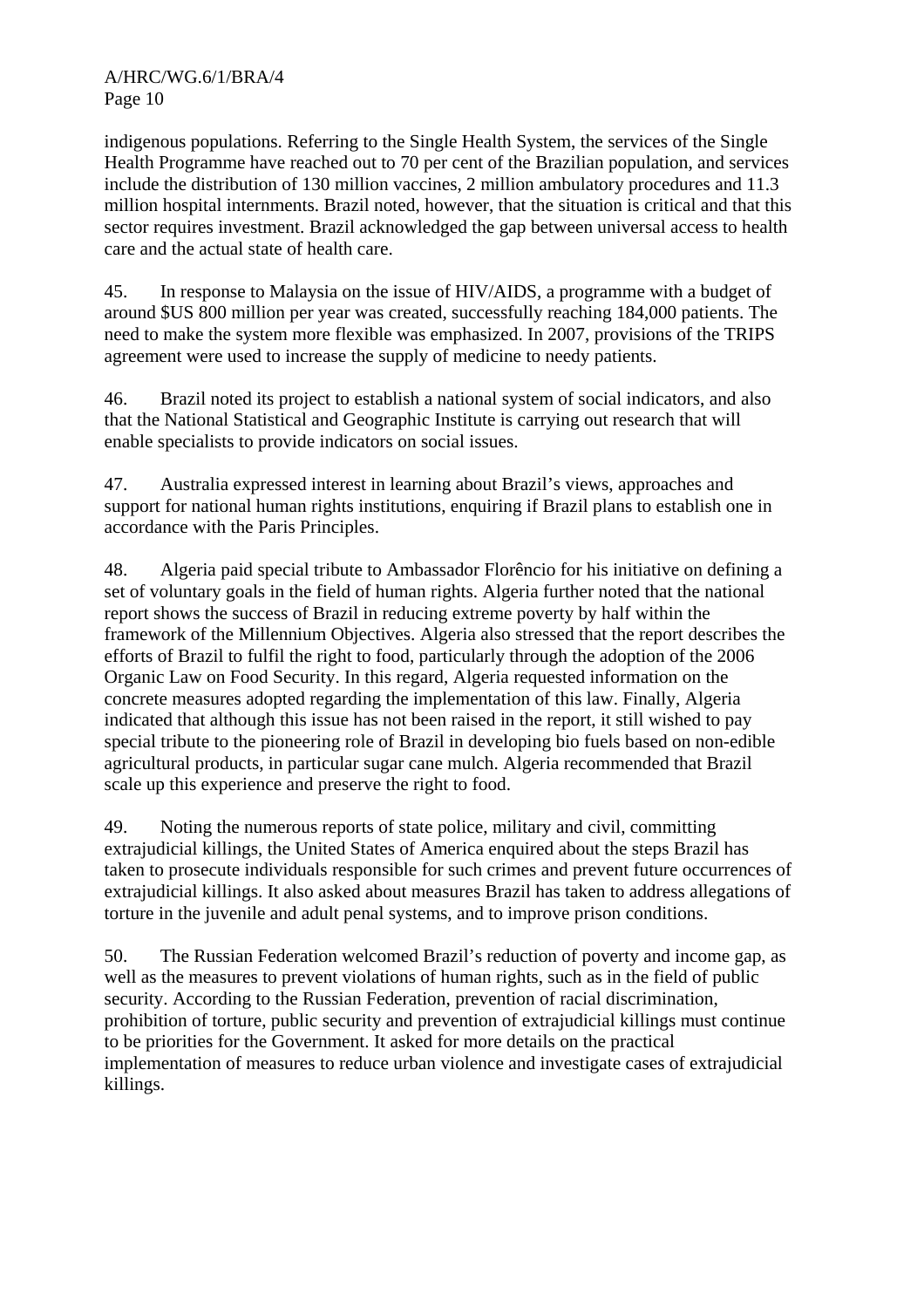51. While acknowledging Brazil's significant progress in the area of education, food, health and combating extreme poverty, Senegal stressed the need for Brazil to continue to provide the same opportunities to its citizens of African descent as those provided to its other citizens to fully integrate them within Brazilian society. Senegal also requested detailed information about the solutions envisaged to resolve problems stemming from the lack of updated statistics in certain areas related to human rights violations.

52. Chile considered Brazil's national report an excellent model giving substance for the review. Regarding women's rights and violence against women, Chile mentioned Brazil's challenge of promoting a cultural change of the professionals that apply the 2006 *Maria da Penha* Law and asked Brazil to provide more information on this topic. Chile also noted the numerous measures adopted to fight poverty and social inequality, and indicated it would learn a lot from the implementation of the *Bolsa Familia* Programme. Chile agreed with Brazil that the right to education is a fundamental element in combating poverty, noted Brazil's high attendance rate for children between 7 and 14 years old, and enquired about the measures taken to ensure that children do not drop out of school.

53. Argentina raised questions about the implementation of Brazil's Violence against Women Plan, as well as its Family Allowance Plans, and requested further details on the legislation and the right to memory and truth.

54. The United Kingdom welcomed, inter alia, Brazil's open invitation to special procedures. While noting that human rights legislation in Brazil is in general adequate, the United Kingdom indicated that Brazil's implementation of policy and legislation at the state and municipal level is poor. It asked how Brazil evaluates the success of its policies in the absence of a systematic data collection. The United Kingdom indicated that prisons are overcrowded and inadequately maintained. It noted with concern human rights abuses associated with the criminal justice system, particularly within the juvenile justice system, as well as reported violence and extrajudicial killings committed by state military police. The United Kingdom enquired about the way Brazil proposes to address human rights abuses in cases when there may be public support for the situations that lead to abuses, such as invasions of the favelas by the police. It also indicated that there is evidence that elements within the police and prison guards continue to torture people in their custody as a form of punishment, intimidation, or to extract confessions, although few cases have been prosecuted. Regarding this issue, the United Kingdom welcomed the establishment of the National Committee for the Prevention and Control of Torture in June 2006, and was keen on discussing further the monitoring mechanisms the Committee has proposed. The United Kingdom was particularly concerned at reports of cases in which human rights defenders have been ill-treated, harassed and in some cases murdered. Finally it noted that despite the Government's intentions, it has been difficult to make progress on key issues, including violence against women, indigenous communities, rural violence and land conflict, and child and slave labour. The United Kingdom added that there are worrying reports of impunity for those involved in human trafficking and corruption. It recommended that the Government, while continuing its positive initiatives in many of these areas, invest more rigour in evaluating the outcomes of planned activities.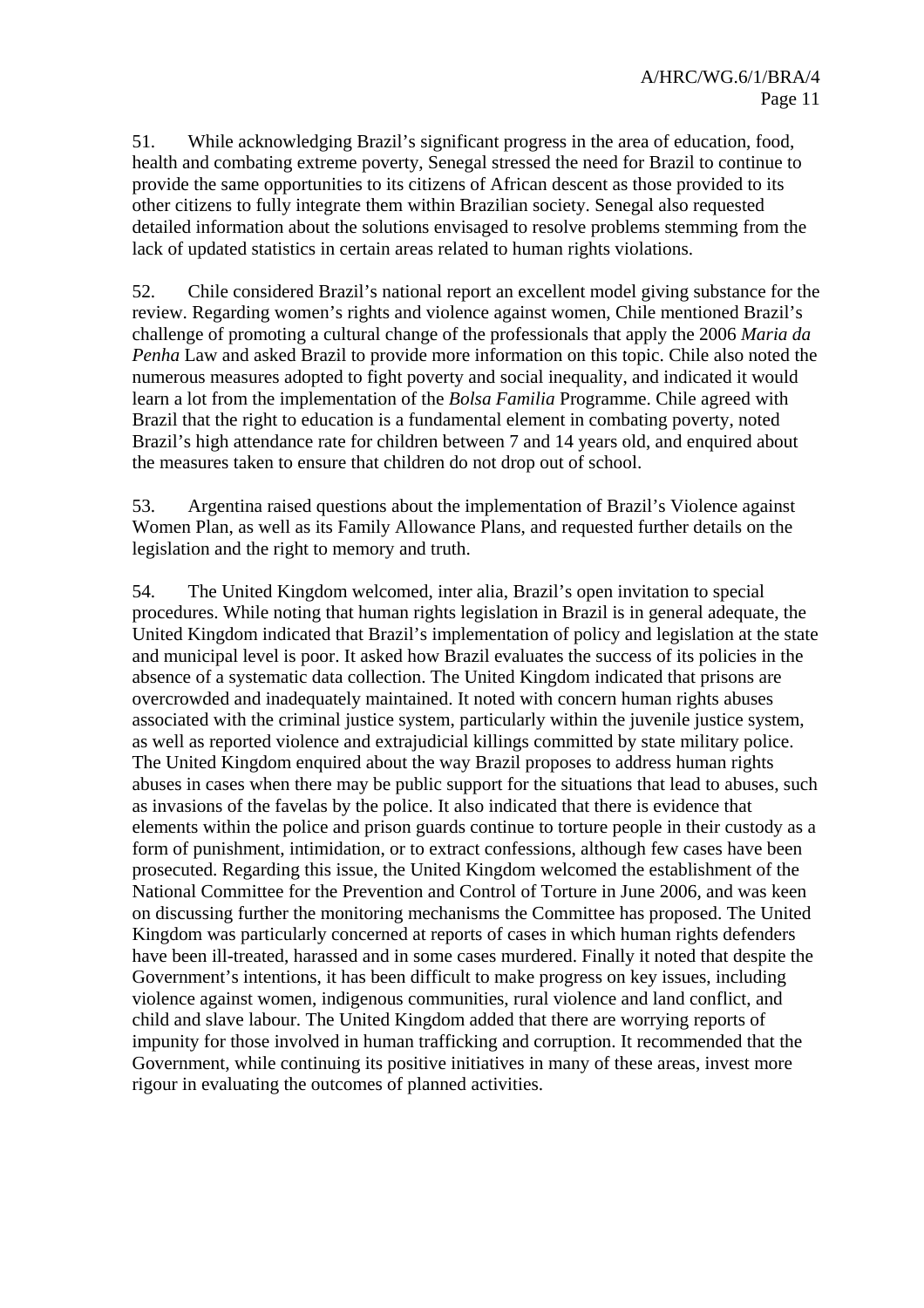55. Sri Lanka praised Brazil's initiative to launch Human Rights Voluntary Goals at the sixtieth anniversary of the Universal Declaration, and noted Brazil's significant achievements in various areas including in combating extreme poverty. Sri Lanka also requested Brazil to further elaborate and share its best practices and strategies to combat extreme poverty, as well as endemic diseases.

56. Guatemala welcomed the discussion to develop a national system of human rights indicators and asked for information about the conclusions, notably on the viability of such a system, following the first national seminar held to analyse this issue in December 2007. Guatemala was also impressed by the school attendance rate of 97.4 per cent for children between 7 and 14 years old, and identified this high rate as a an example of good practice. Guatemala enquired about the measures that were taken resulting in such a success, as well as any difficulty encountered.

57. Canada requested further information concerning the steps undertaken to promote and to protect human rights defenders. Noting also the low level of participation of women, the population of Afro-Brazilian descent, and indigenous people, Canada requested information about measures taken to address these issues.

58. Germany praised the comprehensive national report of Brazil and the critical view taken on remaining problems, and focused on three areas highlighted in the report. First, noting that prison conditions are highly precarious and taking into account the efforts already made by the Government, Germany asked Brazil what further measures it envisages to accelerate the improvement of the situation. Second, Germany asked about the measures envisaged by the Government to rapidly improve the living conditions in re-educational facilities for young people. Third, it indicated that another area of concern identified in the national report is the ongoing violence of police officers. In this regard, Germany wanted to hear about what the Government intends to do in order to bring about a change in the strategy and culture of violence, and whether it intends to implement the latest recommendations of the Special Rapporteur on extrajudicial, summary or arbitrary executions in order to initiate a profound reform of the penal judiciary system. Finally, Germany indicated that the law allowing for human rights violations committed at regional state level to be prosecuted by the federal justice did not produce the expected results since its entry into force in 2004. It asked what the Government planned to do to ensure that the judiciary contributes efficiently to end impunity for human rights violations. Germany recommended that action be taken to improve prison conditions and to implement recommendations made by the Committee against Torture and by the Human Rights Committee.

59. Venezuela touched upon the issue of the right to land and the priorities set by the agrarian reform regarding distribution of land, and technical and financial assistance to farmers. It requested more information about the agrarian reform and previous reforms under the plan.

60. Ecuador welcomed the initiative aimed at creating a national system of human rights indicators that could serve as a model. Ecuador requested that Brazil indicate its main challenges with regard to the President Friend of the Child and Teenager Plan and how to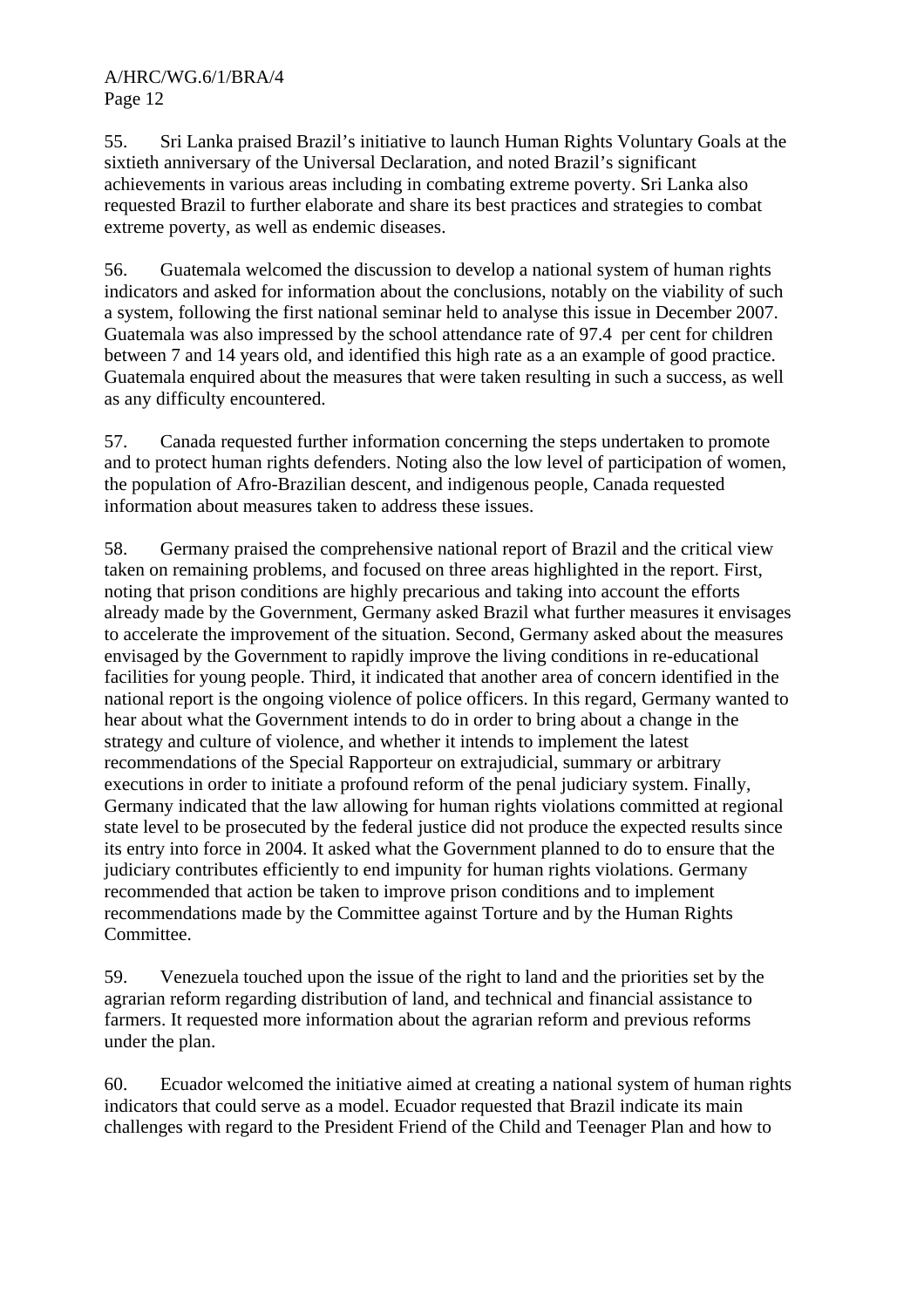address the issue of street children. It also asked whether Brazil considered bilingual teaching in its education plans as a method to fight against poverty and consolidate cultural diversity.

61. Palestine praised the success of Brazil in terms of promoting education and its valuable experience in that domain, and enquired about sharing its practices with other countries.

62. Belgium commended Brazil on its stance on the abolition of death penalty, as well as on human rights, sexual orientation and sexual identity. It congratulated the Government for its results in reducing poverty, making Brazil one of the few countries to have achieved one of the Millennium Goals in advance. Belgium noted persistent difficulties and human rights violations in the field of public security as well as the efforts made by Brazil to address them. Belgium welcomed the establishment in 2004 and 2007, respectively, of a national programme and of a national plan for the protection of human rights defenders. Belgium recommended that the Government continue and intensify its efforts to reduce poverty and social inequality. It also recommended that Brazil intensify its efforts for the security of human rights defenders and in this regard to reinforce cooperation with all stakeholders, in particular, the states and the military police. Belgium asked Brazil about the perspectives for the implementation of this recommendation.

63. Indonesia congratulated Brazil on its human rights legislation and requested further clarifications on several areas where instances of abuse had been reported, namely with regard to children and women's rights, excessive use of force by the police, and cases of racial discrimination. Beginning with the rights of the child, Indonesia referred to the issue of juvenile detention and enquired about the most recent policies developed in that field. On women's rights, Indonesia mentioned cases of discrimination specifically against women of certain rural and ethnic backgrounds, leading to the forced eviction of certain ethnic and indigenous groups. Indonesia raised concern with regard to the poor conditions in prisons and detention centres where detainees were subject to torture and ill-treatment. The delegation of Indonesia questioned Brazil about the measures it has undertaken to combat police impunity in cases of gang crimes involving abusive police officers especially in favelas where police violence is widespread. Lastly, Indonesia raised concern about the existing racial disparity in Brazil and the low impact of the current policies to combat such abuses.

64. Japan welcomed Brazil's efforts to enhance regional cooperation in Latin America. It wished to have more information on how effective the Government's regional efforts have been in upgrading human rights nationally and collectively for other States of the region. Japan was also impressed by the way Brazil reflected upon its past history of the slavery system and its recognition that this system has affected social discrimination. Japan noted the exemplary steps taken by Brazil in addressing this issue. It asked whether statistical figures illustrate how much fairness has been achieved in educational institutions. Lastly Japan praised Brazil's actions to fight sexual exploitation of children and adolescents and welcomed the Third Conference on this issue to be hosted by Brazil. Japan wished to know how acutely the Government views the relation between this initiative and its efforts.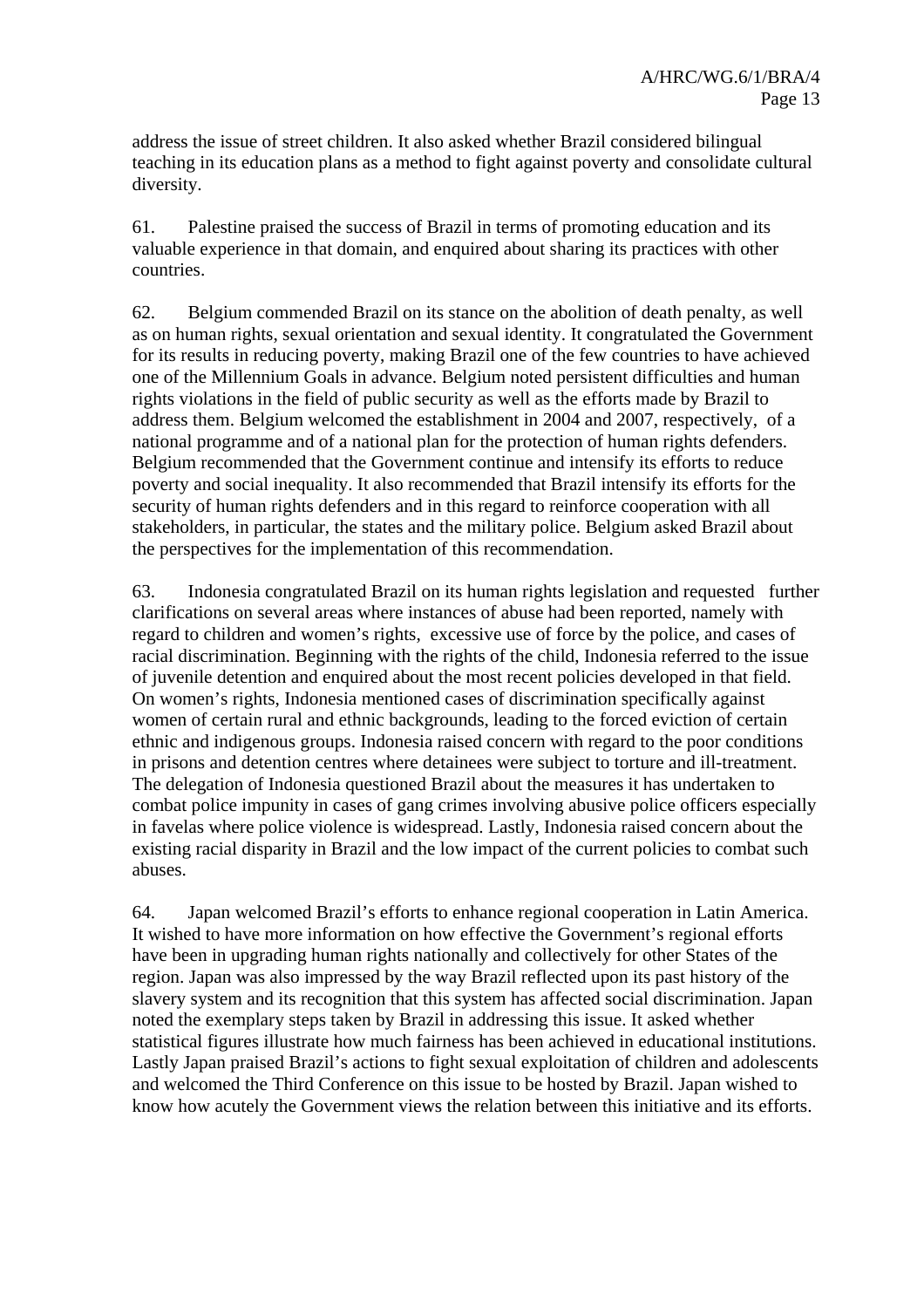65. Mauritania requested more details on measures taken by the Government to counter slavery, especially with regard to the slavery of population of African descent.

66. Nigeria stressed that it is compelling for the vulnerable group of Africans and African descendants to be properly integrated into the society, treated with dignity and given equal opportunities in terms of education, health care, employment and participation in the political arena. Nigeria, while being encouraged by the efforts made to institute programmes to integrate the *quilombos*, indicated that a lot more needs to be done to fundamentally address these challenges. Nigeria recommended that Brazil could succeed with greater pace in land reform in the castaway areas by pursuing public policies targeted at improving the life of African descendants and minorities.

67. Mexico encouraged the establishment of a national institution compliant with the Paris Principles and requested an update on Brazil's reporting to the Committee against Torture and specifically recommended enhancing access to justice and improving the judicial system.

68. Angola raised concern about gender parity, namely the small percentage of women represented at senior levels in federal legislative and executive posts. Referring to Brazil's national report, Angola mentioned the racial stigma against populations of African descent, and enquired about the legislative policies adopted by Brazil on this regard. Angola also raised the issue of education and its instrumental impact on combating poverty and social exclusion, and asked whether technical assistance would help Brazil improve its efforts in that domain.

69. Bangladesh noted with deep admiration the success of the Government in guaranteeing economic, social, cultural, civil and political rights for all its people. Bangladesh was pleased to note the remarkable success in reducing the scale of extreme poverty and in fighting HIV/AIDS. As a developing country, Bangladesh also realized that Brazil faces many challenges. It indicated concerns expressed by other delegations about domestic violence, disparities in accessing socio-economic opportunities, particularly by indigenous communities. Bangladesh noted that it is reassuring that the Government has taken these challenges seriously. Bangladesh asked Brazil about its view on the recommendation of the Committee on the Rights of the Child to request technical assistance in the area of juvenile justice and police training as well as for the establishment of an independent and effective human rights institution.

70. Egypt enquired about how Brazil reconciled the elaboration of its disaggregated statistics and its right to privacy of individuals.

71. Morocco welcomed efforts by Brazil to eradicate poverty, to promote education and to promote the rights of women. It also stressed the active participation of Brazil in the Human Rights Council, notably with regard to the initiative on voluntary goals. Morocco requested information on what innovative complementary measures the Government contemplates to better combat poverty. It wished to know whether there are guarantees for free exercise of religion. Lastly, referring to the national report, it requested more information on the national system of human rights indicators.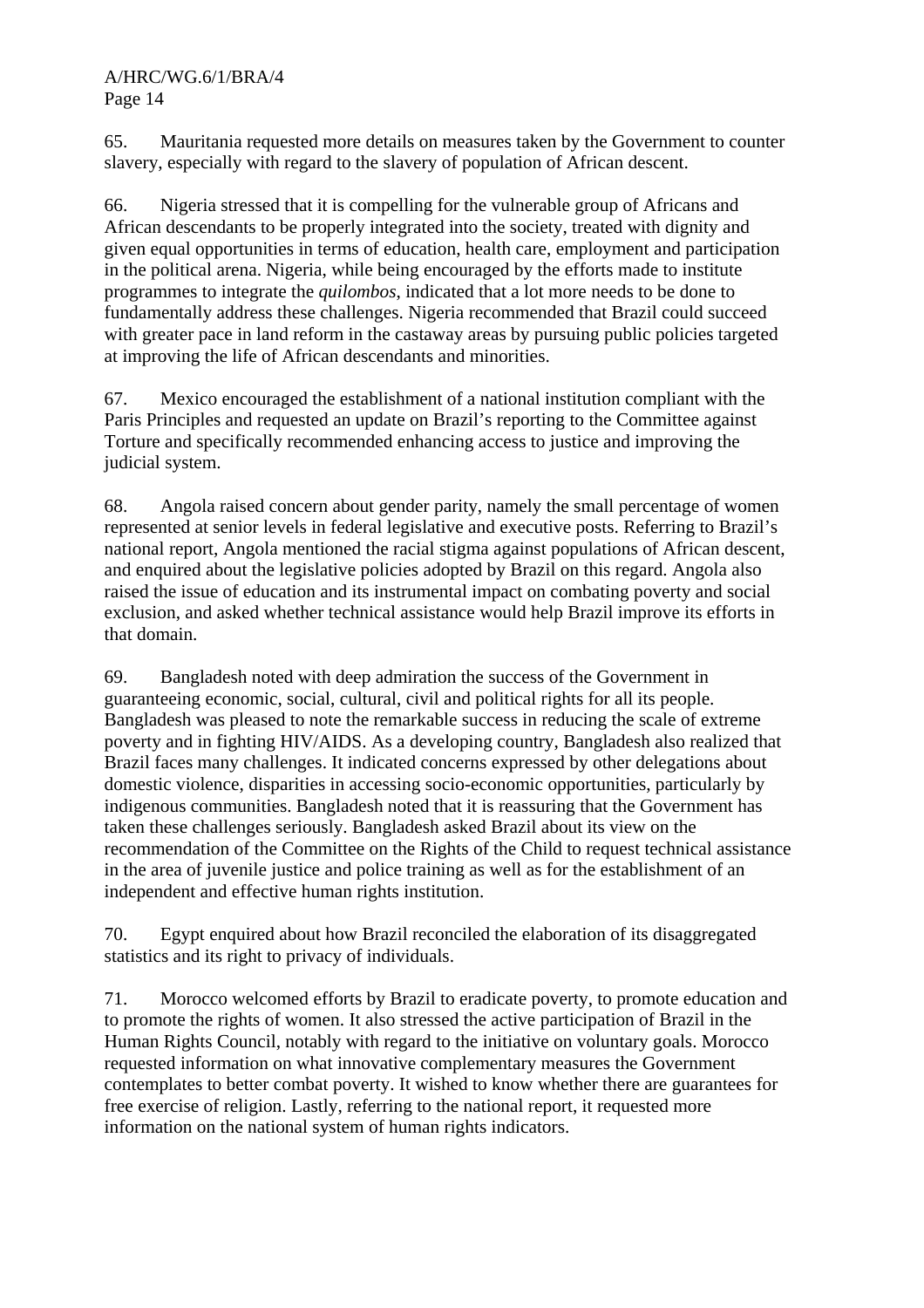72. South Africa noted the efforts undertaken by Brazil in various human rights programmes, including matters related to the elimination of racism, xenophobia and intolerance. South Africa referred to Brazil's programme adopted in 2004 to address the plight of Brazilians of Afro-descent. The delegation also mentioned Brazil's Zero Tolerance Policy as a best practice on how to address issues of malnutrition, hunger and the implementation of the right to food. South Africa concluded its statement by noting the impact of the Family Allowance programme on the fight against poverty.

73. Jordan praised the Government for the 2006 law on domestic violence and affirmative action it adopted. Jordan urged Brazil to take further steps in this regard. It also asked what practical steps it adopted to achieve reducing poverty.

74. Bolivia showed support to all the endeavors undertaken by Brazil in its promotion of human rights.

75. Uruguay welcomed Brazil's national report which demonstrates considerable progress and recognizes the indivisibility of rights as well as acknowledging continuing human rights violations. It also welcomed the agrarian reform undertaken by Brazil. Uruguay recommended greater efforts regarding prisons systems in a number of states of the federation and that they be transformed into rehabilitation centres.

76. Following the discussion, Brazil responded to Uruguay and other delegations on agrarian reform and violence in rural areas. It noted that the idea that the relationship between the production of bio fuel and the reduction in basic food production does not correspond to reality. Brazil noted that it is simultaneously increasing both the production of renewable energies and the production of food to combat hunger. It was noted that the possible rise of the price of food in the world is likely to be caused by the centralization of capital within certain powerful groups that are dominating the market. The priority in agrarian reform will be to promote sustainable production from an environmental and social point of view. Through agrarian reform, Brazil will be able to reduce the level of violence in the country.

77. In response to Morocco, South Africa and Jordan, Brazil noted that regarding education and extreme poverty, strategies are focused on setting up social programmes and improvement in agrarian reform and work on infrastructure that would lead to the creation of jobs and improve education. Brazil noted that it is centralizing efforts to reduce extreme poverty and to eliminate inequalities. Challenges regarding quality have been noted. Reference was made to the Family Allowance programme which reaches a number of children and aims to increase school attendance. It was noted that investments are being made to create new opportunities for social inclusion. Capacity-building and training of workers have been promoted and efforts have been made to improve employment rates.

78. In response to Mauritania and South Africa, Brazil noted that it has based its action for the promotion of racial equality on national statistics. Indicators demonstrate the root causes of this inequality. Regarding education, the State has prioritized the history of Africa and of the indigenous peoples with the aim of promoting the education on how Brazil was formed.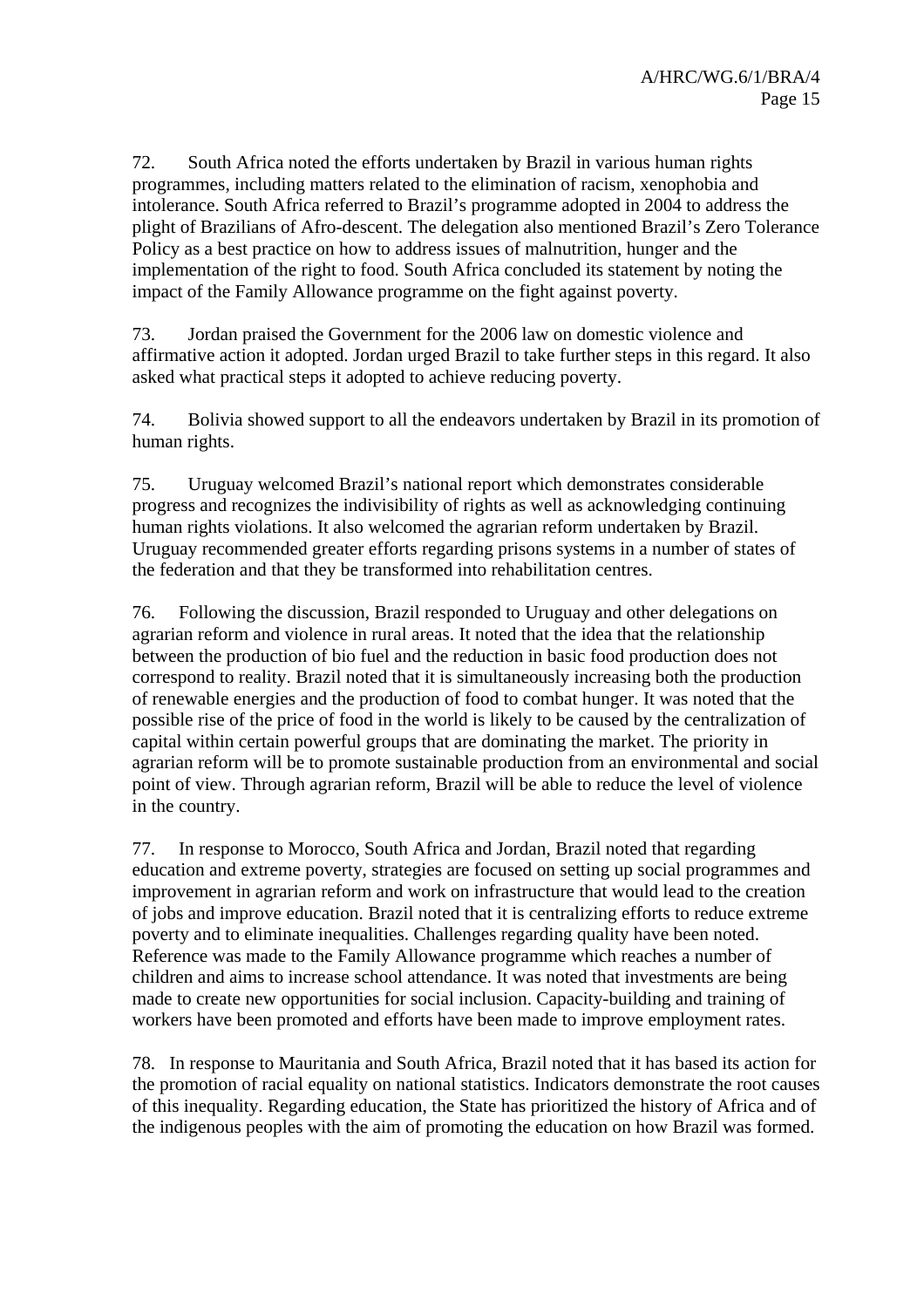As regards children of indigenous peoples, it was noted that Brazil is seeking to increase school attendance in higher education. There are currently 38 public universities in 22 states. Affirmative action in entrance is being adopted, including by providing scholarships.

79. Brazil publicly appreciated the opportunity to present the situation of human rights in the country and to engage in the rich dialogue within the UPR. The Government recognized the challenges in the promotion of rights. Due to time constraints, Brazil committed to answering the remaining questions during the plenary session of the Human Rights Council in June, in accordance with the institution-building package. Brazil reiterated its confidence in this new system and its hope that it will overcome selectivity.

80. Attention was once again drawn to President Lula's administration which focuses on economic growth, income distribution and social justice. Brazil's commitment towards the realization of all human rights was also reiterated.

81. Brazil affirmed that the UPR exercise brought valuable lessons to the country, particularly in the process of elaborating the report. Brazil recognized the challenges pointed out by civil society to implement recommendations of international monitoring bodies.

82. Brazil noted its readiness to continue cooperation with the United Nations system as it does with the Inter-American system. Its commitment to cooperate with the Human Rights Council, particularly the UPR, was also reinforced. Brazil expressed readiness to exchange experience and share information.

# **III. CONCLUSIONS AND/OR RECOMMENDATIONS**

83. The recommendations formulated during the interactive dialogue have been examined by Brazil and enjoy the support of Brazil:

- 1. Continue and intensify its efforts to reduce poverty and social inequality (Belgium);
- 2. Continue its commitment to resolving the issue of abuse of power and excessive use of force (Ghana);
- 3. While continuing its positive initiatives, invest more rigour in evaluating the outcomes of planned activities in many of these areas: prisons conditions, criminal justice system, juvenile justice system, violence and extrajudicial killings committed by state military police, torture, protection of human rights defenders, violence against women, indigenous communities, rural violence and land conflict, child and slave labour, impunity for those involved with human trafficking and corruption (United Kingdom);
- 4. Intensify efforts for the security of human rights defenders and reinforce cooperation with all stakeholders, in particular, the states and the military police (Belgium);
- 5. Give a more thorough consideration to the issues of human rights violations of indigenous people, lack of public security and poor detention conditions (Republic of Korea);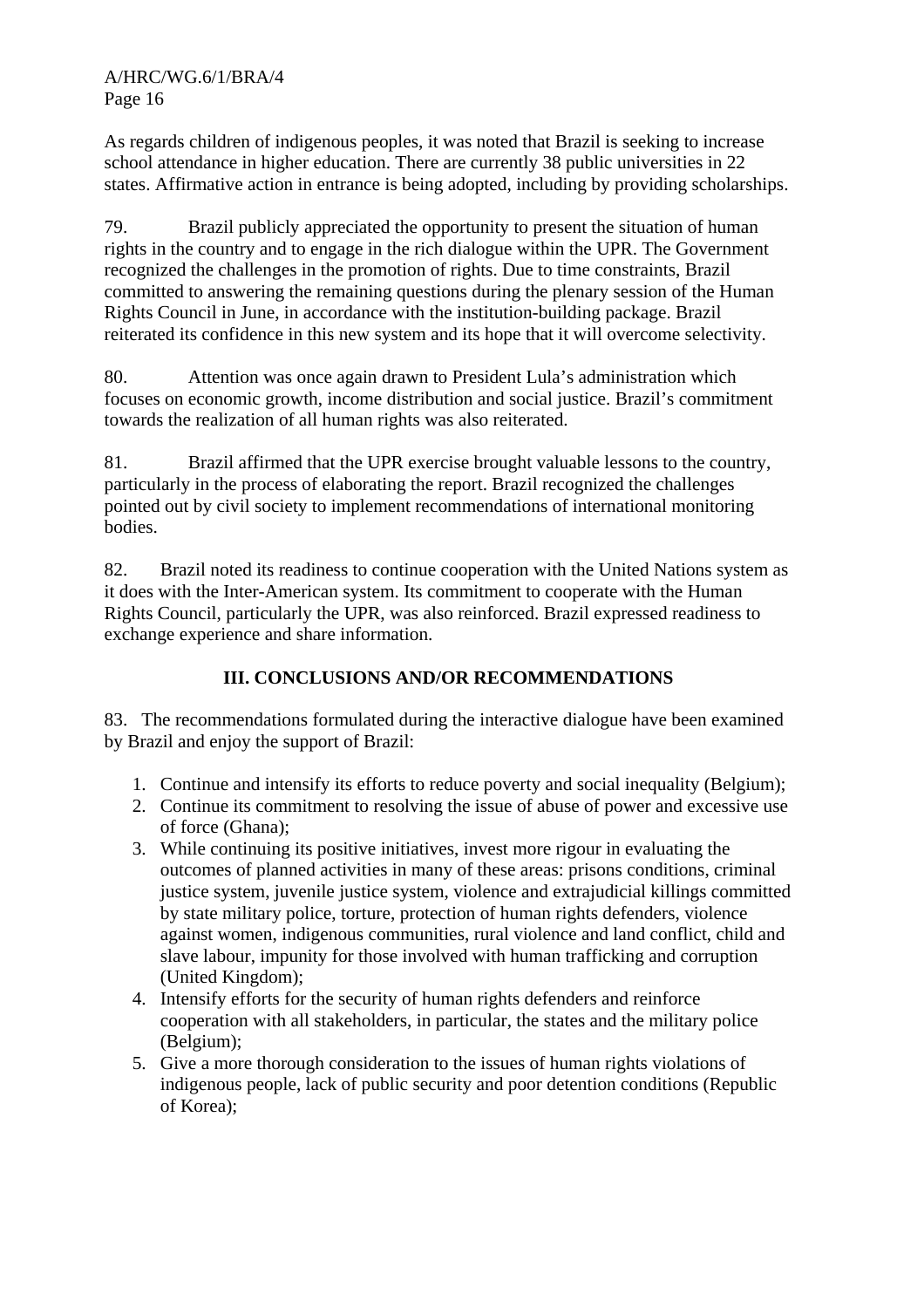- 6. Take action to improve prison conditions and implement recommendations made by the Committee against Torture and by the Human Rights Committee (Germany);
- 7. Make greater efforts regarding prisons systems in a number of states of the federation in order to be transformed into rehabilitation centres (Uruguay).
- 8. Enhance access to justice as well as improve the judicial system (Mexico);
- 9. Implement at the earliest possible moment the initiative to bring serious human rights abuses under Federal Law if it is not done yet (The Netherlands);
- 10. Do its utmost to ensure that Congress adopt the law on access of citizens to public information (Peru);
- 11. Continue its commitment to the programme of land reform (Ghana);
- 12. Succeed with greater pace in land reform in the cast away areas by pursuing public policies targeted at improving the life of African descendants and minorities (Nigeria);
- 13. While paying special tribute to the pioneering role of Brazil in developing bio fuels based on non-edible agricultural products, scale up this experience and preserve the right to food (Algeria);
- 14. Encourage the establishment of a national institution compliant with the Paris Principles (Mexico);
- 15. Integrate gender perspectives in the follow-up process to the UPR review (Slovenia).

84. All conclusions and/or recommendations contained in this report reflect the position of the submitting state(s) and /or the State under review thereon. They should not be construed as endorsed by the Working Group as a whole.

# **IV. VOLUNTARY COMMITMENTS OF THE STATE UNDER REVIEW**

85. With the intention of strengthening the efficiency of the cooperation with the United Nations system and with the view of improving its national policies, Brazil reinforced its commitment to create new tools for the internal monitoring of human rights. This would include a national system of human rights indicators and the elaboration of annual reports on the situation of human rights, taking into account, among other aspects, a follow-up of the UPR exercise.